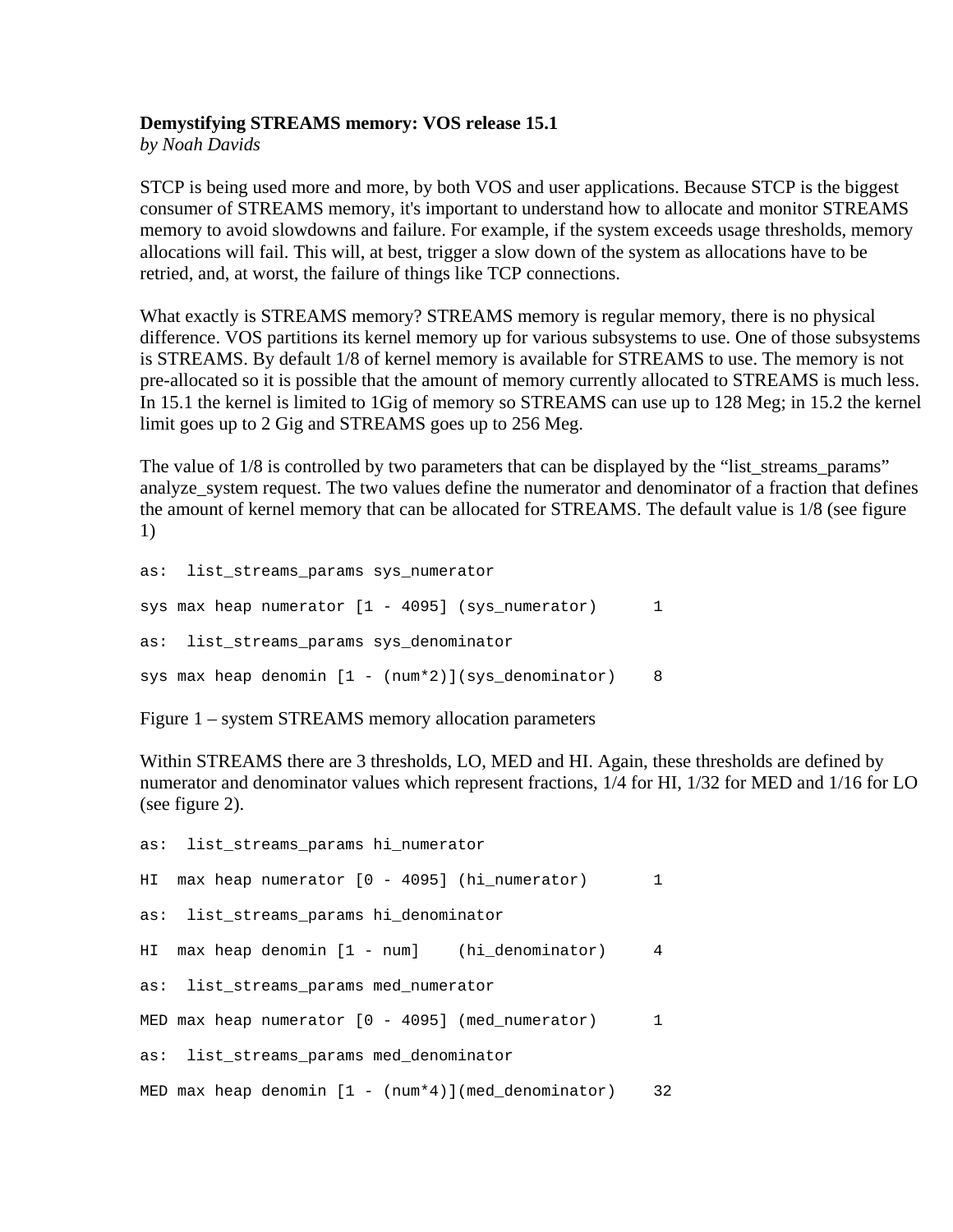```
as: list_streams_params lo_numerator 
LO max heap numerator [0 - 4095] (lo_numerator) 1
as: list streams params lo denominator
LO max heap denomin [1 - (num*4)] (lo denominator) 16
```

```
Figure 2 – LO, MED, HI STREAMS memory allocation parameters
```
The HI, MED, and LO thresholds are calculated using the algorithm in figure 3. The 9,961,472 value that is added back in at the end has to do with an adjustment for kernel memory that is pre-allocated. The algorithm will change slightly in release 15.3 and 16.

```
system = Kernel / 8 
HI = system * (1 - 1/4)MED = HI - system / 32LO = MED - system / 16System = system + 9,961,472 
HI = HI + 9,961,472MED = MED + 9,961,472LO = LO + 9,961,472
```
Figure 3 – HI, MED, LO threshold calculation algorithm

```
Assuming a 1 Gig of kernel memory this gives you 
System = 1,073,741,824 / 8 = 134,217,728 
HI = 134, 217, 728 * (1 - 1/4) = 100, 663, 296MED = 100,663,296 – 134,217,728 / 32 = 96,468,992 
LO = 96,468,992 - 134,217,728 / 16 = 88,080,384System = 134,217,728 + 9,961,472 = 144,179,200 = 898 0000xHI = 100,663,296 + 9,961,472 = 110,624,768 = 698 0000xMED = 96,468,992 + 9,961,472 = 106,430,464 = 658 0000x 
LO = 88,080,384 + 9,961,472 = 98,041,856 = 5D8 0000x
```
Figure 4 HI, MED, LO threshold calculation – example

You can change the value of sys\_denominator any time after the system has booted and HI, MED, LO thresholds will be recomputed. It may take a few minutes for that to show up in analyze\_system. I would not recommend changing any of the other values.

Allocations made during interrupts use the HI threshold. Allocations for STREAMS configuration messages use the MED threshold. Allocations for writing data use the LO threshold for the most part with a few using the MED threshold. Allocations made after STREAMS memory usage exceeds the associated threshold will fail. So, since allocations will start to fail when usage exceeds the LO threshold, that is the number to care about.

When STREAMS memory usage reaches 88% of the LO value you will start to see messages in the syserr log that look like: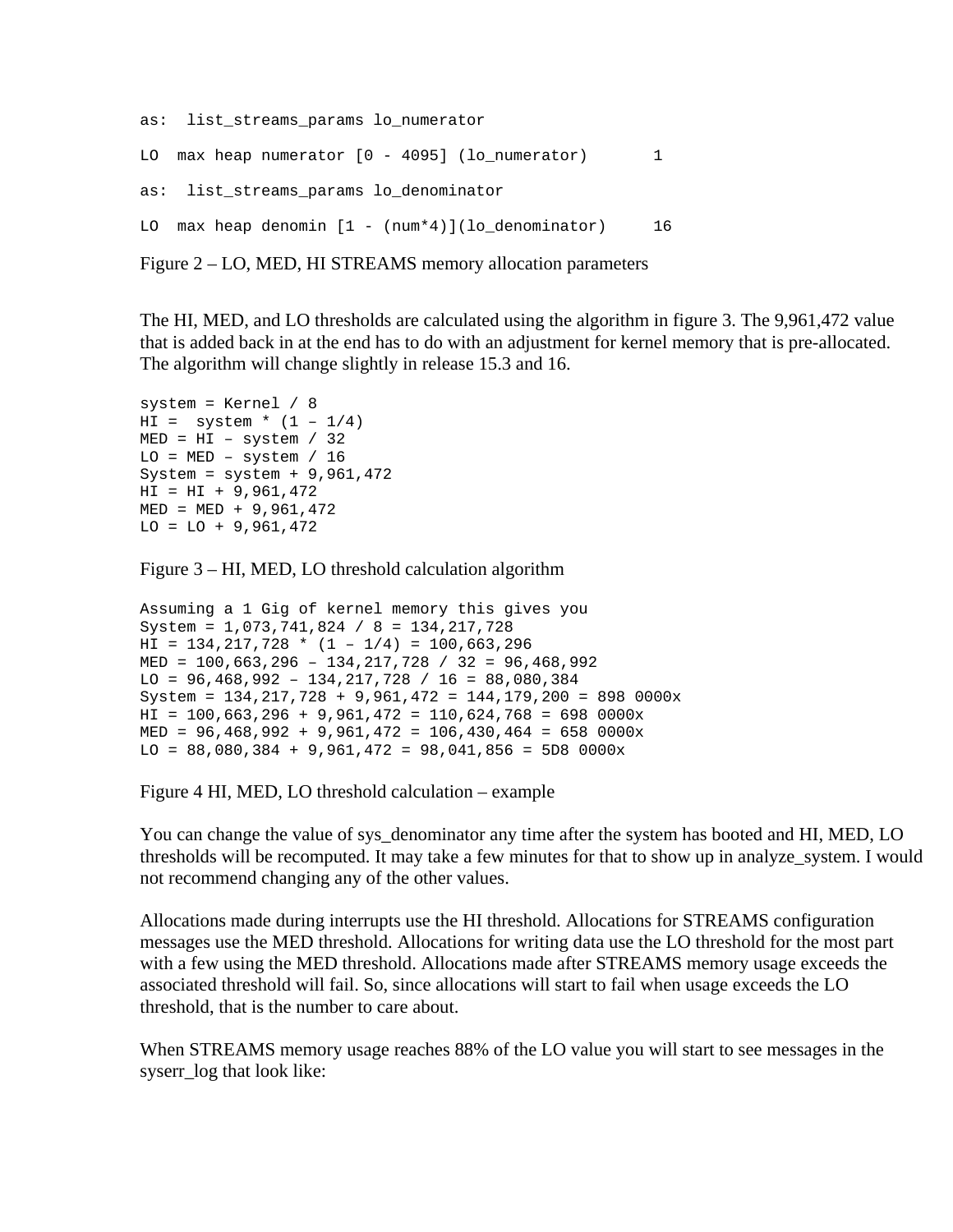Streams allocation is at or above 88% of current BPRI\_LO limit.

Figure 5 – Syserr\_log message indicating STREAMS memory allocation approaching the LO threshold

You can even exceed 100% (figure 6). How can you do that? Even after the LO threshold is reached the system can continue allocating based on the MED and HI thresholds. That can drive the current allocation above the LO threshold which is what is used to calculate the percentage value.

Streams allocation is at or above 103% of current BPRI\_LO limit.

Figure 6 – Syserr\_log message indicating LO threshold has been exceeded

If things get really bad you will see messages like the one in figure 7.

Streams has been unable to get system memory 20 time(s).

Figure 7 – Syserr log message indicating STREAMS memory allocation problems.

### Monitoring STREAMS Memory Usage:

There are two ways to monitor STREAMS memory. The first is to monitor overall usage, how close you are to the LO threshold. The second is to look at the actual modules that are making the allocations.

### Monitoring overall usage:

This is the same thing that the system does when it puts out the message in figure 5. However, you can see what the actual value is instead of waiting for a syserr log message. The values of interest are displayed by the analysze\_system request "dump\_stream –stm\_msg". This request will display a great deal of data that is not of interest (for this discussion), so use the match feature to trim the data down to a useful size.

The first calculation, pmm\_allocated\_size/pmm\_limit[BPRI\_LO], tells you how close you are to reaching the LO threshold. The second calculation, pmm\_total\_size/pmm\_limit[BPRI\_LO], tells you what your maximum usage has been. This value can actually go down. If memory allocated to STREAMS is not used in a very long time it can be given back to the system for alternative uses, in that case the max usage can go down.

```
as 
VOS Release 15.1.2ah, analyze_system Pre-release 
Current process is 1982, ptep 867E54C0, Noah_Davids.CAC 
as: match 'hq_pool[0]->pmm_total_size' ; dump_stream -stm_msg 
    hq_pool[0]->pmm_total_size = 0097C280x 
as: match 'hq_pool[0]->pmm_limit[BPRI_LO]' ; dump_stream -stm_msg 
   hq\_pool[0]-pmm\_limit[BPRI\_LO] = 05D80000xas: match 'hq_pool[0]->pmm_allocated_size' ; dump_stream -stm_msg 
    hq_pool[0]->pmm_allocated_size = 001E4480x 
as: q 
ready 19:57:13 
calc 001E4480x / 05D80000x * 100 
2.02323383188503 
ready 19:57:51 
calc 0097C280x / 05D80000x * 100
```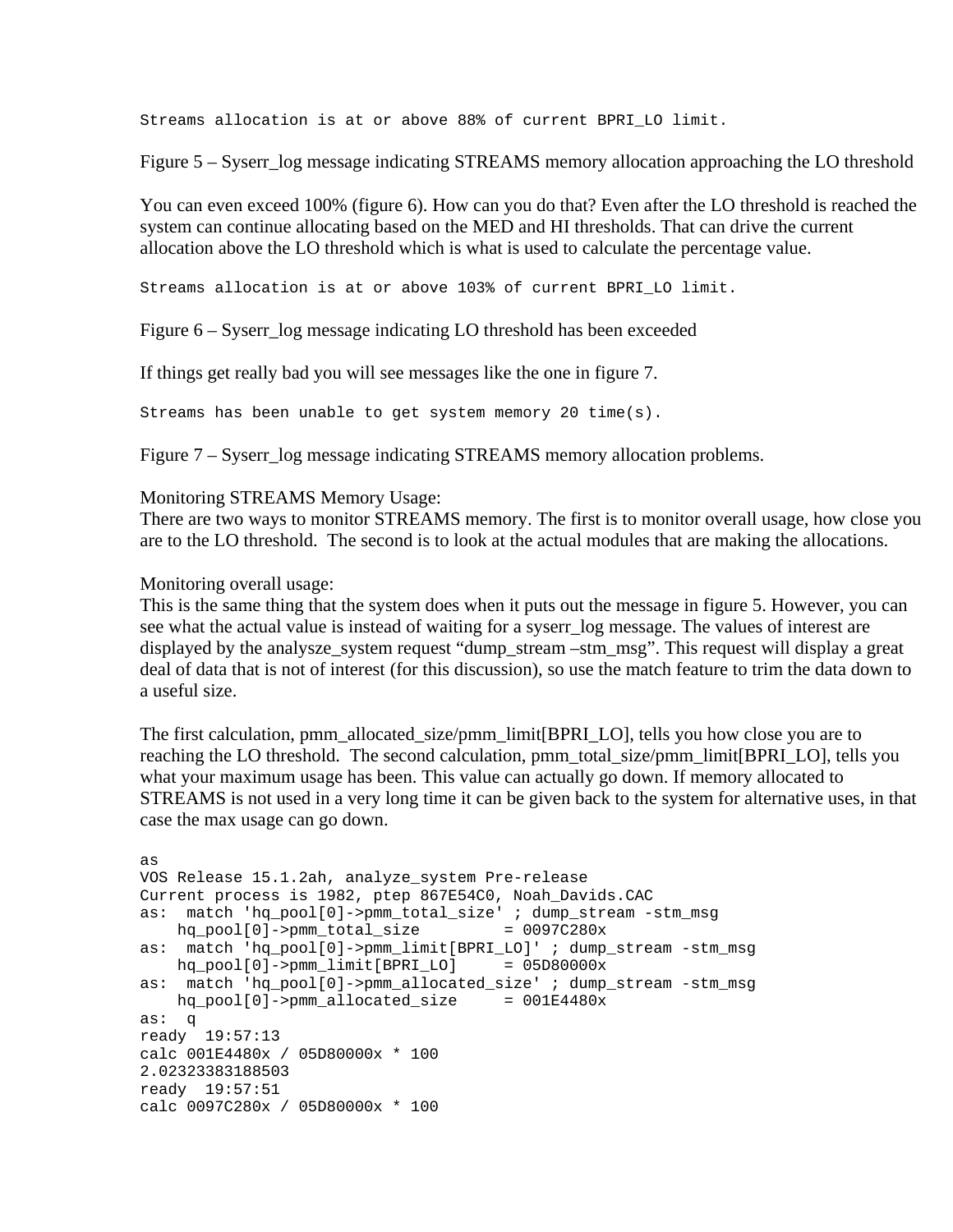10.1443693599599 ready 19:58:44

Figure 8 – using dump\_stream –stm\_msg to calculate current usage

The macros BPRI\_LO\_check.cm and BPRI\_LO\_alert.cm at the end of this article automatically do these calculations for you. BPRI\_LO\_check prints out the current values. BPRI\_LO\_alert is run in a started process and continually checks the values. If the current usage exceeds a specified threshold, a message is sent to a user or group of users.

Monitoring which modules are using STREAMS memory:

The analyze\_system request "scan\_streams\_msgs" will display every STREAMS module that has allocated STREAMS memory and the location in the module where the allocation was done. Using this request you can see how much each module has allocated. The locations are release specific and require access to the source code to understand. Still, many of the names are somewhat self explanatory and will give you some idea of what is using your STREAMS memory resources.

| as: |       | scan_streams_msgs |          |                       |                                            |
|-----|-------|-------------------|----------|-----------------------|--------------------------------------------|
|     | Count |                   |          | Size Free Cnt Free Sz | Caller; Q INFO                             |
|     |       |                   |          |                       |                                            |
|     |       | 416 0001A000      |          | 0 00000000            | genet_recv+833, line 314; 00000000         |
|     |       | 384 00018000      |          | 0 00000000            | udp_receive+1368, line 716; 00000000       |
|     |       | 46 00002E00       |          | 0 00000000            | tcp_stream+29B4, line 839; 00000000        |
|     |       | 46 00002E00       |          | 0 00000000            | tcp_stream+2BDC, line 864; 00000000        |
|     |       | 46 00002E00       |          | 0 00000000            | tcp stream+2CBC, line 874; 00000000        |
|     |       | 45 00002D00       |          | 0 00000000            | tcp stream+2B17, line 857; 00000000        |
|     |       | 41 00002900       |          | 0 00000000            | tcp_stream+2DAF, line 888; 00000000        |
|     |       | 38 00002600       |          | 0 00000000            | sthi+6B83, line 3621; 00000000             |
|     |       | 38 00002600       |          | 0 00000000            | sthi+6BBF, line 3624; 00000000             |
|     |       | 35 00002300       |          | 0 00000000            | tcp stream+2A5F, line 845; 00000000        |
|     |       | 32 00002000       |          | 0 00000000            | udp_receive+1368, line 716; sth (8097C578) |
|     |       | 20 00001E00       |          | 0 00000000            | udp_stream+14A3, line 567; 00000000        |
|     |       | 13 00000D00       |          | 0 00000000            | fast+322, line 262; 00000000               |
|     |       | 13 00000D00       |          | 0 00000000            | fast+447, line 269; 00000000               |
|     |       | 13 00000D00       |          | 0 00000000            | tcp_ip+321, line 206; 00000000             |
|     |       | 13 00000D00       |          | 0 00000000            | tcp_ip+446, line 213; 00000000             |
|     |       | 10 00000A00       |          | 0 00000000            | pc_async_stream+1EDE, line 1440; 00000000  |
|     |       | 8 00000800        |          | 0 00000000            | open+95A, line 504; 00000000               |
|     | 7     | 00000700          |          | 0 00000000            | sdlmux+27A1, line 299; 00000000            |
|     | 5     | 00000500          |          | 0 00000000            | sdlmux_stm+1F9D, line 380; 00000000        |
|     | 5     | 00000500          |          | 0 00000000            | cpc_lapb_stream+2CA3, line 1449; 00000000  |
|     | 5     | 00000500          |          | 0 00000000            | cpc_lapb_stream+2D18, line 1456; 00000000  |
|     |       | 5 00000500        |          | 0 00000000            | cpc_lapb_stream+2E76, line 1480; 00000000  |
|     |       | 1 00000480        |          | 0 00000000            | loop+B3A, line 186; 00000000               |
|     |       | 4 00000400        |          | 0 00000000            | arp+171E, line 1246; sdlmux_u (BEC7D268)   |
|     |       | 4 00000400        |          | 0 00000000            | cpc_lapb_stream+2DBB, line 1469; 00000000  |
|     |       | 4 00000400        |          | 0 00000000            | cpc lapb stream+2E28, line 1476; 00000000  |
|     |       | 3 00000300        |          | 0 00000000            | lat ai init+5A1, line 272; 00000000        |
|     |       | 3 00000300        |          | 0 00000000            | sdlmux+27A1, line 299; sdlmux_1 (BEC7D228) |
|     |       | 3 00000300        |          | 0 00000000            | adp+2568, line 1190; sdlmux_u (BEC7D268)   |
|     |       | 3 00000300        |          | 0 00000000            | cpc lapb stream+2C51, line 1444; 00000000  |
|     |       | 2 00000200        | $\Omega$ | 00000000              | lat_ai_init+547, line 251; 00000000        |
|     |       | 1 00000100        |          | 0 00000000            | sthi+58F9, line 2876; 00000000             |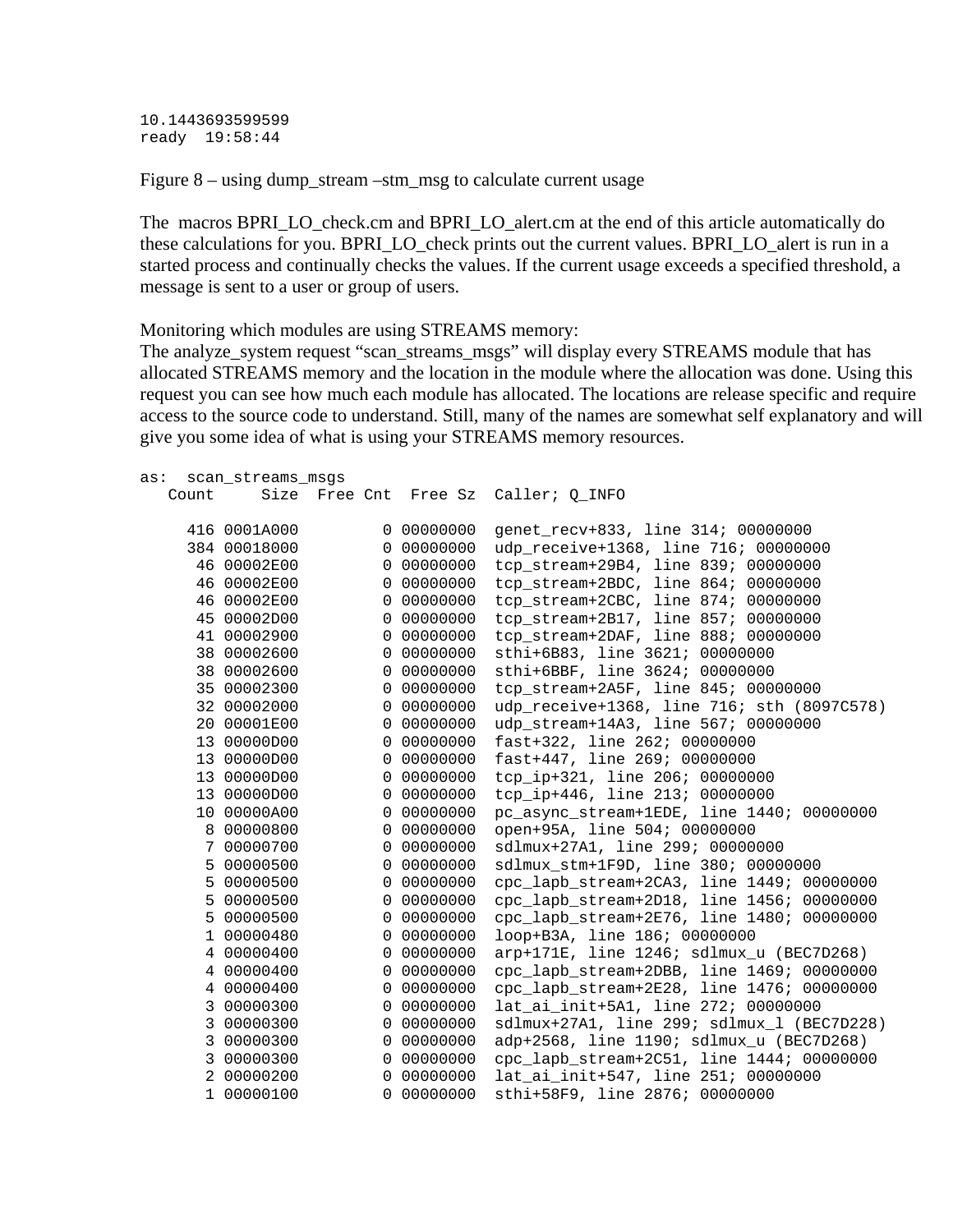|               | 1 00000100 |  | 0 00000000     | lat_al_call_side+269A, line 1593; 00000000 |
|---------------|------------|--|----------------|--------------------------------------------|
|               | 1 00000100 |  | 0 00000000     | route_table+813, line 347; 00000000        |
|               | 1 00000100 |  | 0 00000000     | timech+506, line 249; 00000000             |
|               | 1 00000100 |  | 0 00000000     | timech+AA6, line 424; 00000000             |
|               | 1 00000100 |  | 0 00000000     | pt_tioc_mod+A10, line 206; 00000000        |
|               | 1 00000100 |  | 0 00000000     | pt_tioc_mod+A71, line 218; 00000000        |
|               | 1 00000100 |  | 0 00000000     | pt_tioc_mod+AAD, line 224; 00000000        |
|               | 0 00000000 |  | 13949 0066B500 | 00000000; 00000000                         |
|               | 0 00000000 |  | 133 0003DC80   | vos_pse+5B3D, line 3136; 00000000          |
|               | 0 00000000 |  | 413 00067380   | vos_pse+5B3D, line 3136; sth (8097C578)    |
|               | 0 00000000 |  | 78 00003400    | sth+1CA4, line 899; sth (8097C578)         |
|               | 0 00000000 |  | 1 00000100     | sthi+6AD3, line 3584; 00000000             |
|               | 0 00000000 |  | 1 00000100     | sthi+6AD3, line 3584; sth (8097C578)       |
|               | 0 00000000 |  | 12 00000600    | lat_al_buffers+BD9, line 415; 00000000     |
|               | 0 00000000 |  | 3 00000300     | lat_al_buffers+169D, line 863; 00000000    |
|               | 0 00000000 |  | 22 00002400    | lat_al_buffers+172C, line 877; 00000000    |
|               | 0 00000000 |  | 1 00000880     | lat_st_lrput+402, line 136; lat_streams (8 |
| $+097E0E0)$   |            |  |                |                                            |
|               | 0 00000000 |  | 1 00000100     | lat_st_lrsrv+1245, line 775; lat_streams ( |
| $+8097E0E0$ ) |            |  |                |                                            |
|               | 0 00000000 |  | 1 00000100     | stcp_link_service+22C8, line 846; 00000000 |
|               | 0 00000000 |  | 1 00000100     | stcp_link_service+2C3B, line 1229; osl (BE |
|               |            |  |                |                                            |
| +B86608)      |            |  | 10 00001500    | stcp_link_service+56B6, line 2702; osl (BE |
| 0 00000000    |            |  |                |                                            |
| $+B86608)$    |            |  |                |                                            |
|               | 0 00000000 |  | 4 00000400     | arp+BF7, line 639; 00000000                |
|               | 0 00000000 |  | 5 00000500     | arp+BF7, line 639; arp (BEBD8130)          |
|               | 0 00000000 |  | 639 000A2B00   | genet_xmit+DAD, line 288; 00000000         |
|               | 0 00000000 |  | 226 0000E200   | genet_xmit+DAD, line 288; gbe (BEC100E8)   |
|               | 0 00000000 |  | 3 00000300     | genet_xmit+DAD, line 288; udp (BED4E070)   |
|               | 0 00000000 |  | 40 00002800    | genet_xmit+DB9, line 289; 00000000         |
|               | 0 00000000 |  | 28 00000E00    | icmp+65F, line 240; 00000000               |
|               | 0 00000000 |  | 1 00000280     | icmp+1395, line 777; 00000000              |
|               | 0 00000000 |  | 3 00000300     | icmp+18D1, line 958; 00000000              |
|               | 0 00000000 |  | 3 00000180     | icmp+1EF7, line 1228; 00000000             |
|               | 0 00000000 |  | 18 00001200    | icmp+26BB, line 1497; 00000000             |
|               | 0 00000000 |  | 19 00004380    | ip_stream+193D, line 1141; 00000000        |
|               | 0 00000000 |  | 6 00000600     | ip_stream+3157, line 1835; ip (BEC52378)   |
|               | 0 00000000 |  | 13 00000D00    | ip_stream+383A, line 1987; ip (BEC52378)   |
|               | 0 00000000 |  | 1 00000100     | sdlmux+9C58, line 4405; 00000000           |
|               | 0 00000000 |  | 1 00000100     | sdlmux+9C58, line 4405; sdlmux_1 (BEC7D228 |
| $+$ )         |            |  |                |                                            |
|               | 0 00000000 |  | 230 00050280   | ack+17AD, line 1033; 00000000              |
|               | 0 00000000 |  | 481 00072880   | ack+17AD, line 1033; tcp (BECF8B68)        |
|               | 0 00000000 |  | 12 00000C00    | ip_tcp+5C0, line 370; 00000000             |
|               | 0 00000000 |  | 11 00000B00    | ip_tcp+5C0, line 370; tcp (BECF8BA8)       |
|               | 0 00000000 |  | 34 00002200    | receive+735, line 399; 00000000            |
|               | 0 00000000 |  | 2 00000200     | tcb+10A1, line 826; 00000000               |
|               | 0 00000000 |  | 3 00000300     | tcb+15B8, line 1044; 00000000              |
|               | 0 00000000 |  | 2 00000200     | tcb+15D8, line 1050; 00000000              |
|               | 0 00000000 |  | 1 00000080     | tcb+17C0, line 1252; tcp (BECF8B68)        |
|               | 0 00000000 |  | 15718 003D6600 | tcp_stream+4E16, line 1646; 00000000       |
|               | 0 00000000 |  | 15718 003D6600 | tcp_stream+4E45, line 1651; 00000000       |
|               | 0 00000000 |  | 15716 003D6400 | tcp_stream+4E74, line 1656; 00000000       |
|               | 0 00000000 |  | 15715 003D6300 | tcp_stream+4EA3, line 1661; 00000000       |
|               | 0 00000000 |  | 15709 003D5D00 | tcp_stream+4ED2, line 1666; 00000000       |
|               | 0 00000000 |  | 23 00001700    | tcp_stream+AD6E, line 3073; tcp (BECF8B68) |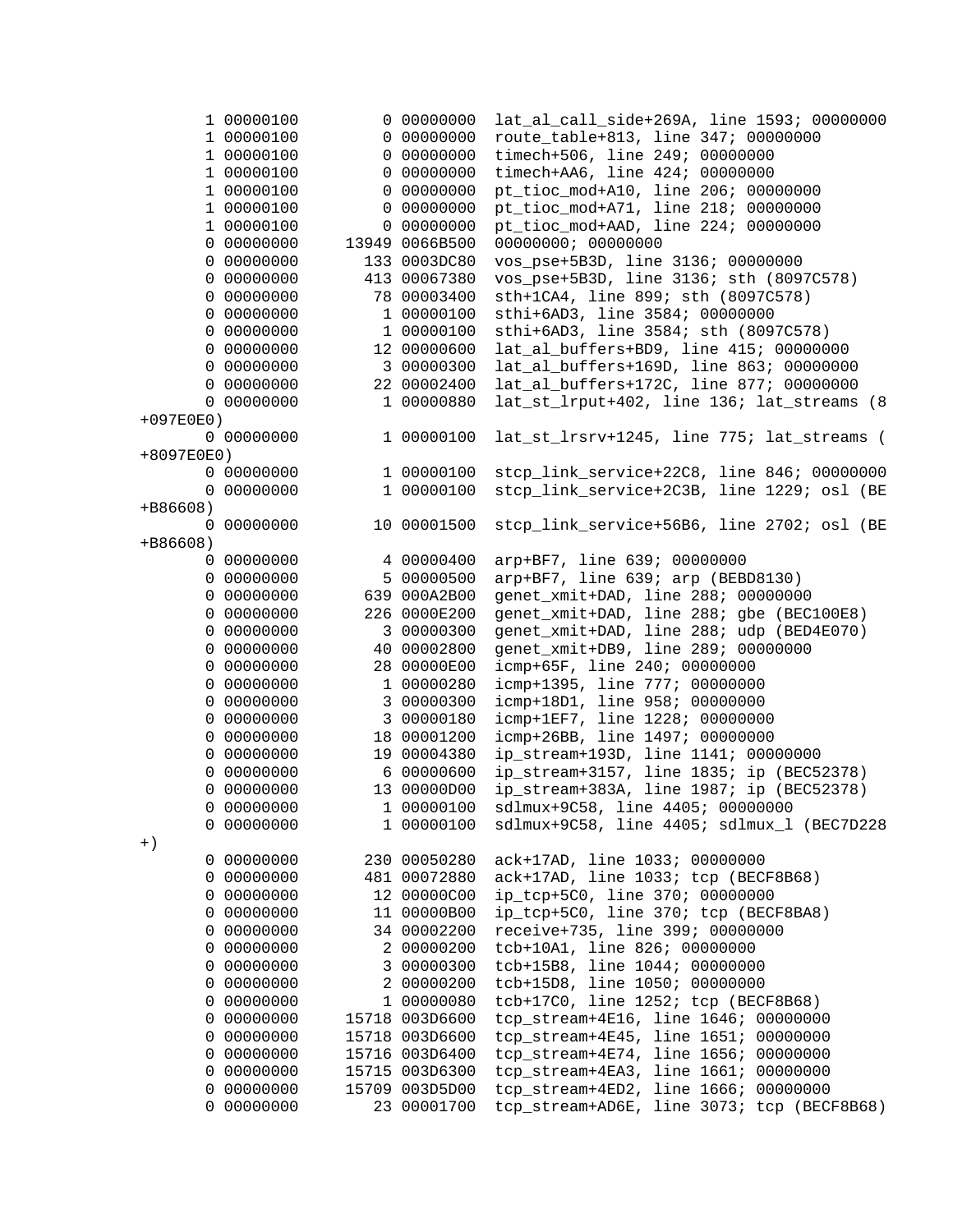| 0 00000000    |                | 275 00019C80 udp stream+1CAB, line 813; 00000000   |  |
|---------------|----------------|----------------------------------------------------|--|
| 0 00000000    |                | 1 00000880 tnmod+1AF9, line 695; 00000000          |  |
| 0 00000000    |                | 1 00000080 tnmod+2523, line 1030; tnmod (BED6F040) |  |
|               |                |                                                    |  |
| 1319 00053480 | 95288 01BE6100 |                                                    |  |

Figure 9 – scan\_streams\_msgs output

Dealing with STREAMS Memory Problems: What can you do if you see the messages in figures 5, 6 or 7?

There are three cases that can cause STREAMS memory problems. The first is a STREAMS memory leak. The second is application problems and the third is an overtaxed system.

A STREAMS leak is caused when the chain of pointers that associate an allocated block of memory to a STREAMS module is broken. There is no way to recover this memory short of rebooting. You can use the analyze\_system request "scan\_streams\_msgs -leaks\_only" to locate leaks. This request can take quite a while before it starts to write anything so be patient.

| scan streams msgs -leaks only<br>as: |                 |  |            |                                            |  |
|--------------------------------------|-----------------|--|------------|--------------------------------------------|--|
| Count                                |                 |  |            | Size Free Cnt Free Sz Caller; O INFO       |  |
|                                      |                 |  |            |                                            |  |
|                                      | 914018 0A75C980 |  | 0 00000000 | tcp stream+39EC, line 1295; 00000000       |  |
|                                      | 41 00015C80     |  | 0 00000000 | ad wfunc+1624, line 820; 00000000          |  |
|                                      | 23 0000C380     |  | 0 00000000 | ad dlmux+488, line 176; 00000000           |  |
|                                      | 5 00005280      |  | 0 00000000 | arp_stream+229C, line 957; 00000000        |  |
|                                      | 44 00002100     |  | 0 00000000 | route table+7E8, line 347; 00000000        |  |
|                                      | 1 00000480      |  | 0 00000000 | loop+B34, line 186; 00000000               |  |
|                                      | 5 000003C0      |  | 0 00000000 | route table+6D4, line 280; 00000000        |  |
|                                      | 1 00000100      |  | 0 00000000 | lat al buffers+814, line 311; 00000000     |  |
|                                      | 1 000000C0      |  | 0 00000000 | timech+4A1, line 247; 00000000             |  |
|                                      | 1 000000C0      |  | 0 00000000 | timech+9F5, line 424; 00000000             |  |
|                                      | 1 00000080      |  | 0 00000000 | lat al buffers+85C, line 322; tcp (FDA02C1 |  |
| $+8)$                                |                 |  |            |                                            |  |
|                                      |                 |  |            |                                            |  |
|                                      | 914141 0A786840 |  | 0 00000000 |                                            |  |

Figure 10 looking for STREAMS leaks – and finding them

Note the large number of tcp\_stream entries. This was caused by the bug stcp-2260, which has been fixed in 14.7.2ah and 15.1.2as releases. Don't panic if you are running earlier releases, the leak only happens when you attempt to communicate with a host on another network and you do not have any route to that network. If you have a default route there will be no memory leak.

Note that there will always be a small number of reported leaks on a live system. This is because the chains are always changing, as long as the numbers to not grow too large it is not a problem.

```
as: scan streams msgs -leaks only
   Count Size Free Cnt Free Sz Caller; Q INFO
        5 00000500 0 00000000 cpc_lapb_stream+2CA3, line 1449; 00000000<br>5 00000500 0 00000000 cpc lapb stream+2D18. line 1456; 00000000
                                0 00000000 cpc_lapb_stream+2D18, line 1456; 00000000
```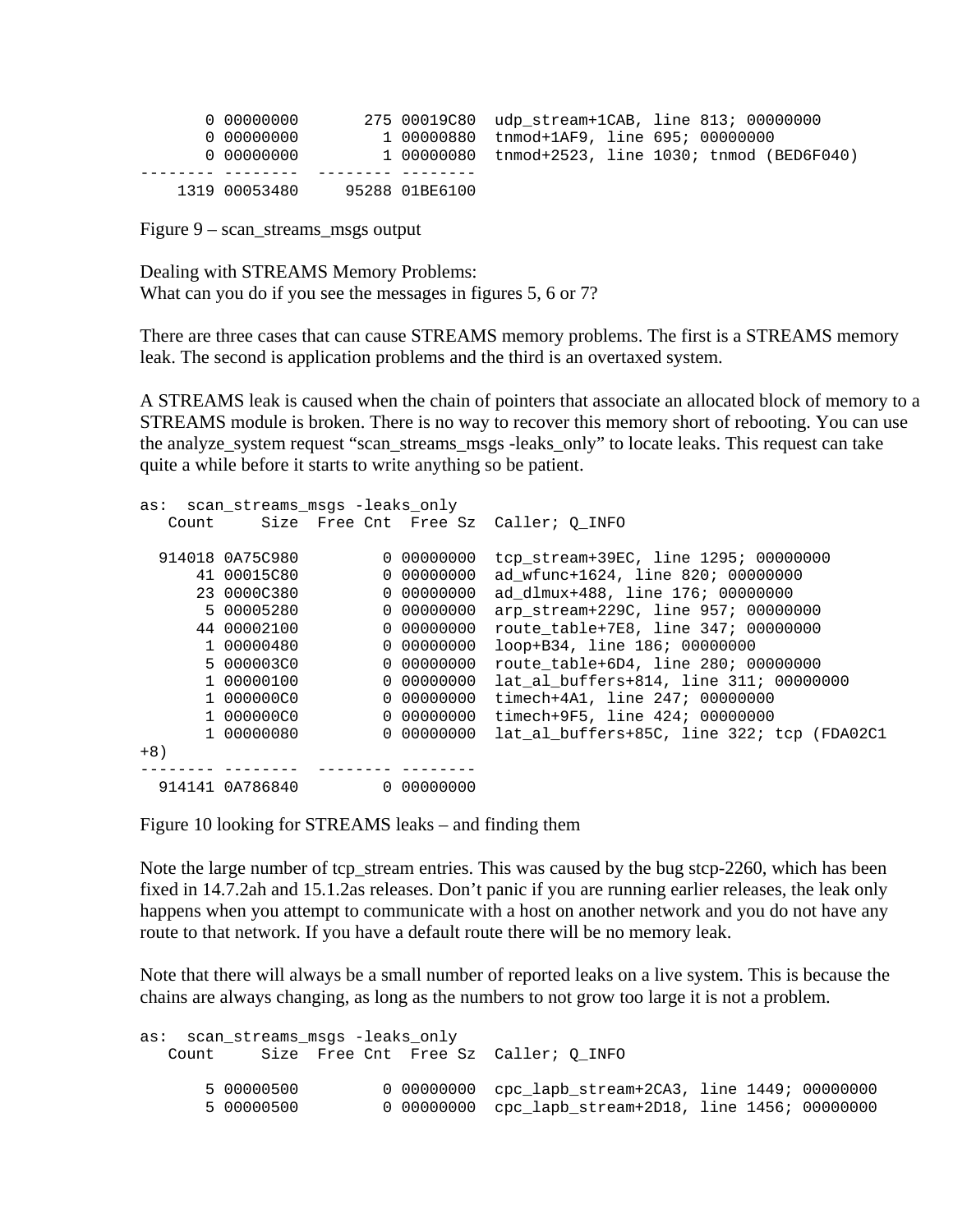| 5 00000500  |  | cpc_lapb_stream+2E76, line 1480; 00000000                                                                                                                            |
|-------------|--|----------------------------------------------------------------------------------------------------------------------------------------------------------------------|
| 1 00000480  |  | loop+B3A, line 186; 00000000                                                                                                                                         |
| 4 00000400  |  | cpc_lapb_stream+2C51, line 1444; 00000000                                                                                                                            |
| 4 00000400  |  | cpc_lapb_stream+2DBB, line 1469;<br>00000000                                                                                                                         |
| 4 00000400  |  | cpc_lapb_stream+2E28, line 1476; 00000000                                                                                                                            |
| 1 00000100  |  | sthi+58F9, line 2876; 00000000                                                                                                                                       |
| 1 00000100  |  | timech+506, line 249; 00000000                                                                                                                                       |
| 1 00000100  |  | timech+AA6, line 424; 00000000                                                                                                                                       |
| 1 00000100  |  | pt_tioc_mod+A10, line 206; 00000000                                                                                                                                  |
| 1 00000100  |  | pt_tioc_mod+A71, line 218; 00000000                                                                                                                                  |
| 1 00000100  |  | pt_tioc_mod+AAD, line 224; 00000000                                                                                                                                  |
|             |  |                                                                                                                                                                      |
| 34 00002580 |  |                                                                                                                                                                      |
|             |  | 0 00000000<br>0 00000000<br>0 00000000<br>0 00000000<br>0 00000000<br>0 00000000<br>0 00000000<br>0 00000000<br>0 00000000<br>0 00000000<br>0 00000000<br>0 00000000 |

Figure 11 looking for STREAMS leaks – and not finding them

If a "scan streams msgs –leaks only" indicates a real leak it needs to be reported to the CAC – along with the "scan\_streams\_msgs –leaks\_only" output. These kinds of leaks are typically caused by unusual, or at least unanticipated, packet sequences. To locate the leak and fix it requires understanding the packet sequence which requires a detailed description of the system, running applications, application errors and the network environment and any changes to it. If possible don't reboot your system before calling the CAC.

Applications do not directly allocate STREAMS memory but a misbehaving application can cause STREAMS to consume a lot of memory. For example, an application that creates a TCP socket and then does not read from it causes all the data received on that socket to be buffered – using STREAMS memory. An application that opens many sockets and does this on all of them can cause problems. The good news is that terminating the application will free up the memory – nothing is permanently lost. The netstat command will show bytes ready to be read but the number of bytes may not reflect the actually amount of memory used. The reason is that the incoming packets are buffered in standard sized blocks. Many small packets can create a disproportionate amount of STREAMS memory usage.

Using the analyze\_system requests "dump\_onetcb" or "dump\_stcbq –full" you can display these blocks. The "dump\_onetcb" request will do so for one TCP socket, the "dump\_stcbq" request will do so for all TCP sockets. By matching on the db\_size string you can display just the size, matching on the "STCP TCB" string will display just the socket address so you can tell which "sizes" go with which sockets. In figure 12, netstat shows two sockets with 30,000+ bytes in their receive queues. You can see that two sockets have a large number of "db\_size" lines indicating many blocks have been allocated. If you add up the sizes they are slightly larger then what netstat is showing.

netstat -numeric -PCB\_addr Active connections PCB Proto Recv-Q Send-Q Local Address Foreign Address (state) . . . 85b8ec80 tcp 31990 0 164.152.77.34:6666 164.152.77.50:3460 ESTABLISHED 860a7380 tcp 30432 0 164.152.77.34:6666 164.152.77.50:3468 ESTABLISHED . . . as: match 'STCP TCB' -or db size; dump stcbq -full \*\*\*\*\*\*\*\*\*\*\*\*\*\*\* STCP TCB @ 85ED7A40 \*\*\*\*\*\*\*\*\*\*\*\* \*\*\*\*\*\*\*\*\*\*\*\*\*\*\* STCP TCB @ 85EE1500 \*\*\*\*\*\*\*\*\*\*\*\*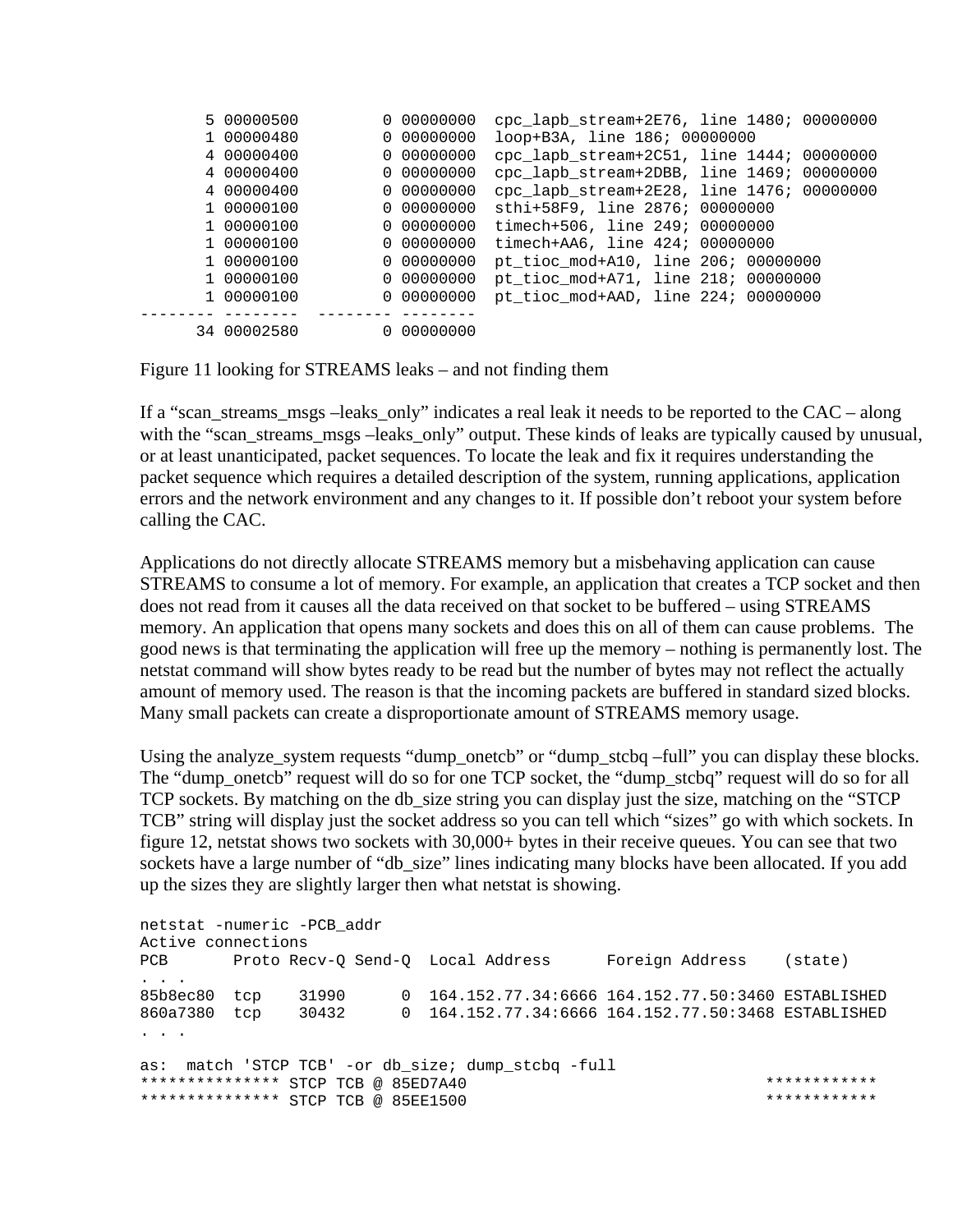| ************** STCP TCB @ 85EE3FC0       |             | ************ |
|------------------------------------------|-------------|--------------|
| mp->datap->db_size                       | 128         |              |
| ************** STCP TCB @ 85EE5A40       |             | ************ |
| mp->datap->db_size                       | 128         |              |
| ************** STCP TCB @ 85EE7600       |             | ************ |
| mp->datap->db_size                       | 128         |              |
| ************** STCP TCB @ 85EE91C0       |             | ************ |
| mp->datap->db_size                       | 128         |              |
| ************** STCP TCB @ 85EEACC0       |             | ************ |
| ************** STCP TCB @ 85EEF2C0       |             | ************ |
| mp->datap->db_size                       | 128         |              |
| ************** STCP TCB @ 85EF0140       |             | ************ |
| ***************<br>STCP TCB @ 85EFF880   |             | ************ |
| *************** STCP TCB @ 85F00540      |             | ************ |
| ************** STCP TCB @ 85F01340       |             | ************ |
|                                          |             |              |
| *************** STCP TCB @ 860A8100      |             | ************ |
| ************** STCP TCB @ 860E2080       |             | ************ |
| *************** STCP TCB @ 85B8EC80      |             | ************ |
| mp->datap->db_size                       | 128         |              |
| mp->datap->db_size                       | 2048        |              |
| mp->datap->db_size                       | 128         |              |
| mp->datap->db_size                       | 512         |              |
| mp->datap->db_size                       | 2048        |              |
| mp->datap->db_size                       | 128         |              |
| mp->datap->db_size                       | 1024        |              |
| mp->datap->db_size                       | 2048        |              |
| mp->datap->db_size                       | 128         |              |
| mp->datap->db_size                       | 1024        |              |
| mp->datap->db_size                       | 2048        |              |
| mp->datap->db_size                       | 128         |              |
| mp->datap->db_size                       | 1024        |              |
| mp->datap->db_size                       | 2048        |              |
| mp->datap->db_size                       | 128         |              |
| mp->datap->db_size                       | 1024        |              |
| mp->datap->db_size                       | 2048        |              |
| mp->datap->db_size                       | 128         |              |
| mp->datap->db_size                       | 1024        |              |
| mp->datap->db_size                       | 2048        |              |
| mp->datap->db_size                       | 128         |              |
| mp->datap->db_size                       | 1024        |              |
| mp->datap->db_size                       | 2048        |              |
| mp->datap->db_size                       | 128         |              |
| mp->datap->db_size                       | 1024        |              |
| mp->datap->db_size                       | 2048        |              |
| mp->datap->db_size                       | 128         |              |
| mp->datap->db_size                       | 1024        |              |
| mp->datap->db_size                       | 2048        |              |
| mp->datap->db_size                       | 128         |              |
| mp->datap->db_size                       | 1024        |              |
| mp->datap->db_size                       |             |              |
|                                          |             |              |
|                                          | 2048        | ************ |
| ************** STCP TCB @ 860A7380       |             |              |
| mp->datap->db_size                       | 128         |              |
| mp->datap->db_size                       | 128         |              |
| mp->datap->db_size                       | 2048        |              |
| mp->datap->db_size<br>mp->datap->db_size | 128<br>2048 |              |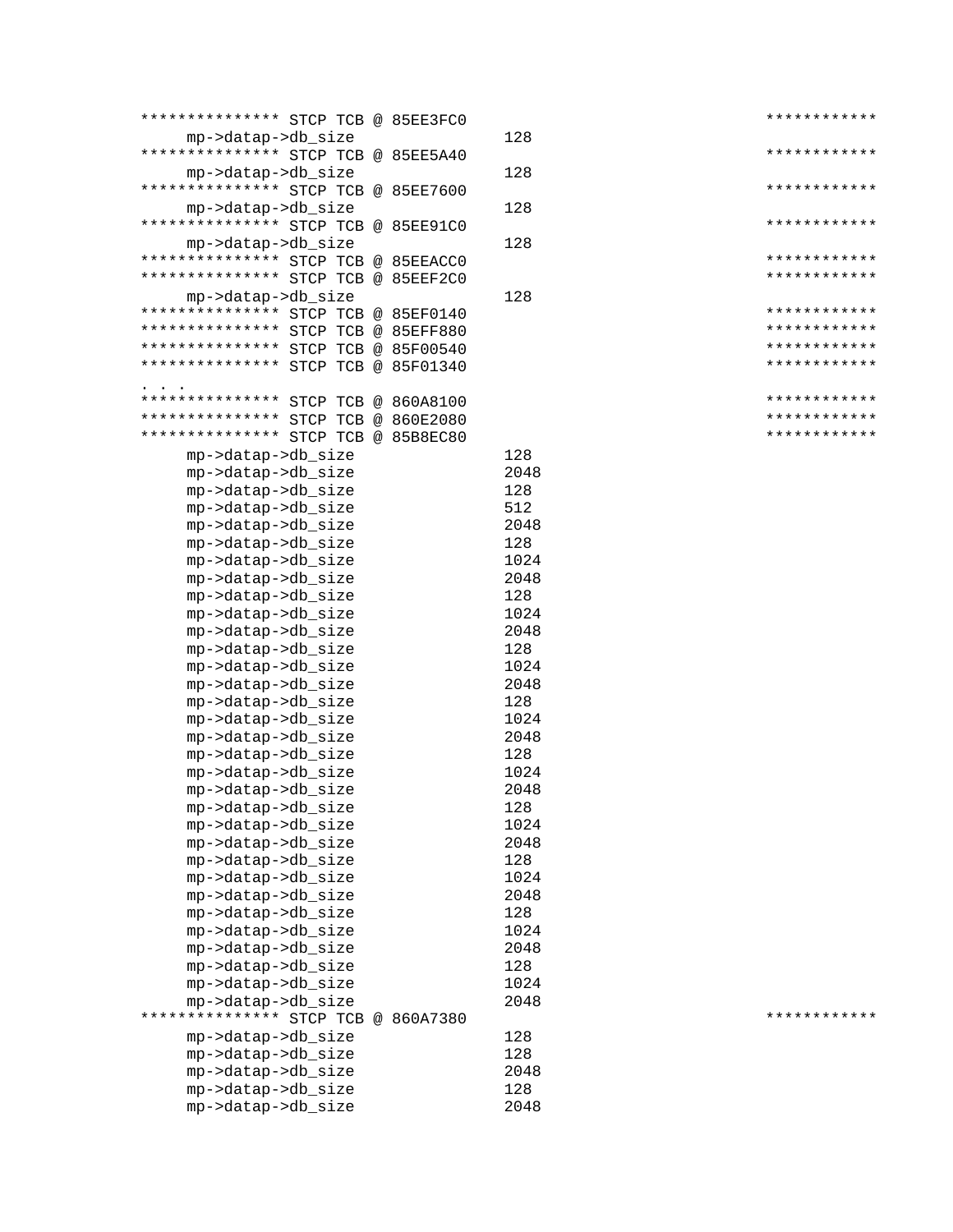|     | mp->datap->db_size | 128  |  |
|-----|--------------------|------|--|
|     | mp->datap->db_size | 1024 |  |
|     | mp->datap->db_size | 2048 |  |
|     | mp->datap->db_size | 128  |  |
|     | mp->datap->db_size | 1024 |  |
|     | mp->datap->db_size | 2048 |  |
|     | mp->datap->db_size | 128  |  |
|     | mp->datap->db_size | 1024 |  |
|     | mp->datap->db_size | 2048 |  |
|     | mp->datap->db_size | 128  |  |
|     | mp->datap->db_size | 1024 |  |
|     | mp->datap->db_size | 2048 |  |
|     | mp->datap->db_size | 128  |  |
|     | mp->datap->db_size | 1024 |  |
|     | mp->datap->db_size | 2048 |  |
|     | mp->datap->db_size | 128  |  |
|     | mp->datap->db_size | 1024 |  |
|     | mp->datap->db_size | 2048 |  |
|     | mp->datap->db_size | 128  |  |
|     | mp->datap->db_size | 2048 |  |
|     | mp->datap->db_size | 2048 |  |
|     | mp->datap->db_size | 128  |  |
|     | mp->datap->db_size | 2048 |  |
|     | mp->datap->db_size | 1024 |  |
|     | mp->datap->db_size | 2048 |  |
| as: |                    |      |  |

as:

Figure 12 – dumping the amount of queued data associated with a TCP connection

Note that large amounts of data in the send queues can also create problems.

Finally the system can just be overtaxed. Lots of processes using a reasonable amount of STREAMS resources have the same effect of a few processes using a large amount of resources. This can be very hard to identify. Basically, if you have lots of connections all with 0 or a little data queued (0 to a few db\_size lines reported in the output from "dump\_stcbq –full", see figure 12), you probably have this condition.

Unfortunately, you cannot use this technique to look for queued UDP messages. The only way to do that is to follow the queue pointers in the UCB structures. Something too detailed to describe here. It is however done in the dump streams.cm described below.

The macro dump streams.cm at the end of this article can be executed to collect as much information as possible. It should be executed before anything is done that would change the state of the system, for example stopping processes or the STCP stack. The output will be very large and it may take a while to complete. Once it's complete an issue can be entered with the CAC and the data analyzed.

Command macros:

BPRI\_LO\_check.cm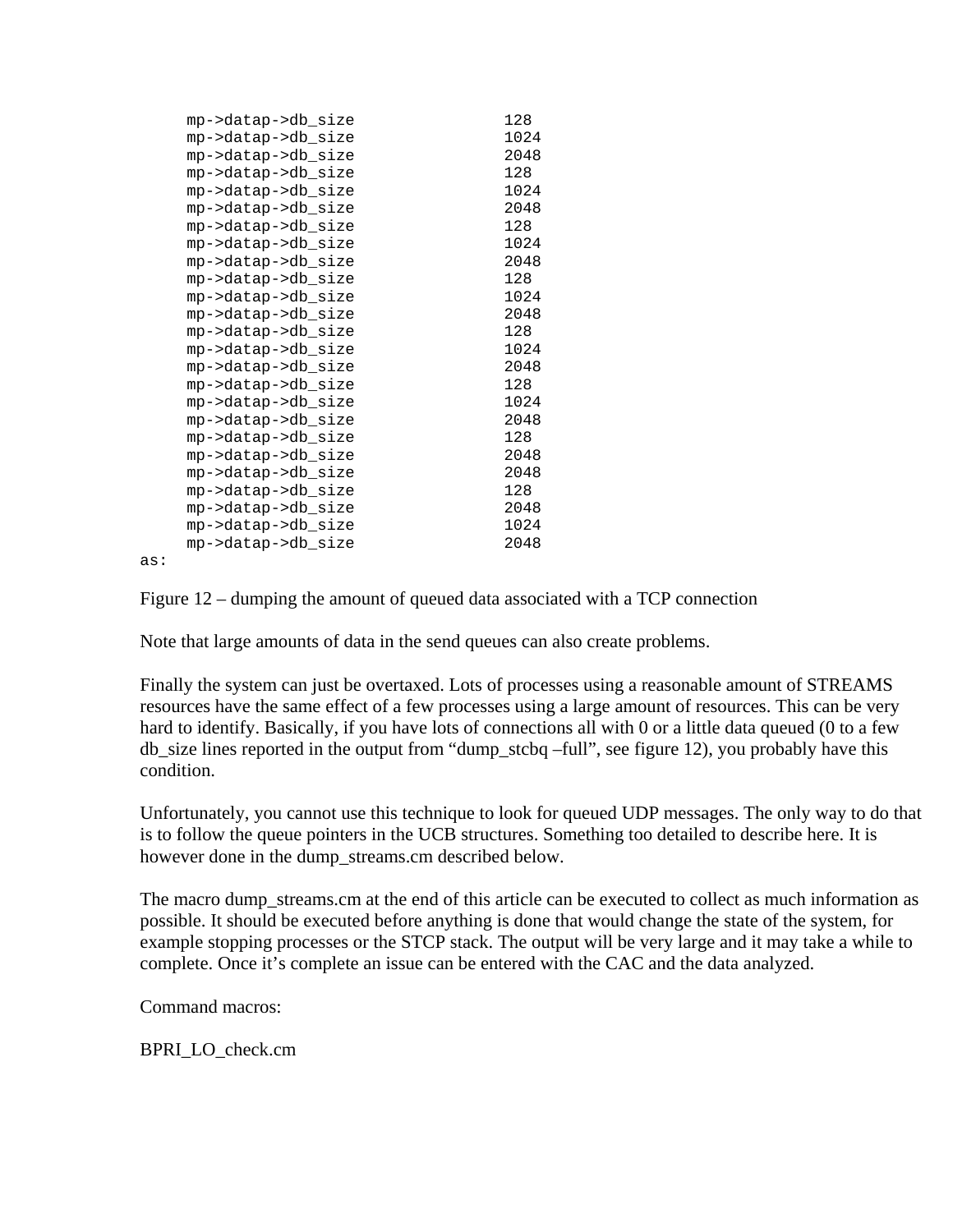This command macro calculates how close the current STREAMS memory usage and the maximum STREAMS memory usage values are to the STREAMS BPRI\_LO threshold as a percentage of the BPRI\_LO value. A value of 100% would indicate that the current usage equals the BPRI\_LO threshold value.

```
& BPRI_LO_check begins here 
& 
& BPRI_LO_check.cm 
& version 1.1 06-07-21 
& Noah Davids Stratus CAC noah.davids@stratus.com 
& 
&attach_input 
!analyze_system 
..!attach_default_output (process_dir)>BPRI_LO_check_1 
!match 'hq_pool[0]->pmm_total_size' ; dump_stream -stm_msg 
..!detach_default_output 
&set_string temp (contents (process_dir)>BPRI_LO_check_1 1) 
\&set equal (calc (index (quote \&temp\&) =) + 2)
&set_string pmm_total_size_0 (substr (quote &temp&) &equal& 9) 
..!attach_default_output (process_dir)>BPRI_LO_check_1 
!match 'hq_pool[0]->pmm_limit[BPRI_LO]' ; dump_stream -stm_msg 
..!detach_default_output 
&set_string temp (contents (process_dir)>BPRI_LO_check_1 1) 
\&set equal (calc (index (quote \&temp\&) =) + 2)
&set_string pmm_limit_BRI_LO_0 (substr (quote &temp&) &equal& 9) 
..!attach_default_output (process_dir)>BPRI_LO_check_2 
!match 'hq_pool[0]->pmm_allocated_size' ; dump_stream -stm_msg 
..!detach_default_output 
&set_string temp (contents (process_dir)>BPRI_LO_check_2 1) 
&set equal (calc (index (quote &temp & ) =) + 2)&set_string pmm_allocated_0 (substr (quote &temp&) &equal& 9) 
& 
!quit 
!display_line 
!display_line 
!display_line 
&set temp (calc &pmm_allocated_0& / &pmm_limit_BRI_LO_0& * 100) 
!display_line 'Current BRI_LO usage' &pmm_allocated_0& / &+ 
 &pmm_limit_BRI_LO_0& * 100 = &temp&% 
&set temp (calc &pmm_total_size_0& / &pmm_limit_BRI_LO_0& * 100) 
!display_line 'MAX BRI_LO usage' &pmm_total_size_0& / &+ 
 &pmm_limit_BRI_LO_0& * 100 = &temp&% 
!display_line 
!display_line 
!display_line 
!display_line 
!display_line 
& 
& BPRI_LO_check ends here
```
Example execution of BPRI\_LO\_check.cm

```
BPRI_LO_check.cm -form -usage 
------------------------------------- BPRI_LO_check --------------------------------
 No arguments required. Press ENTER to continue.
```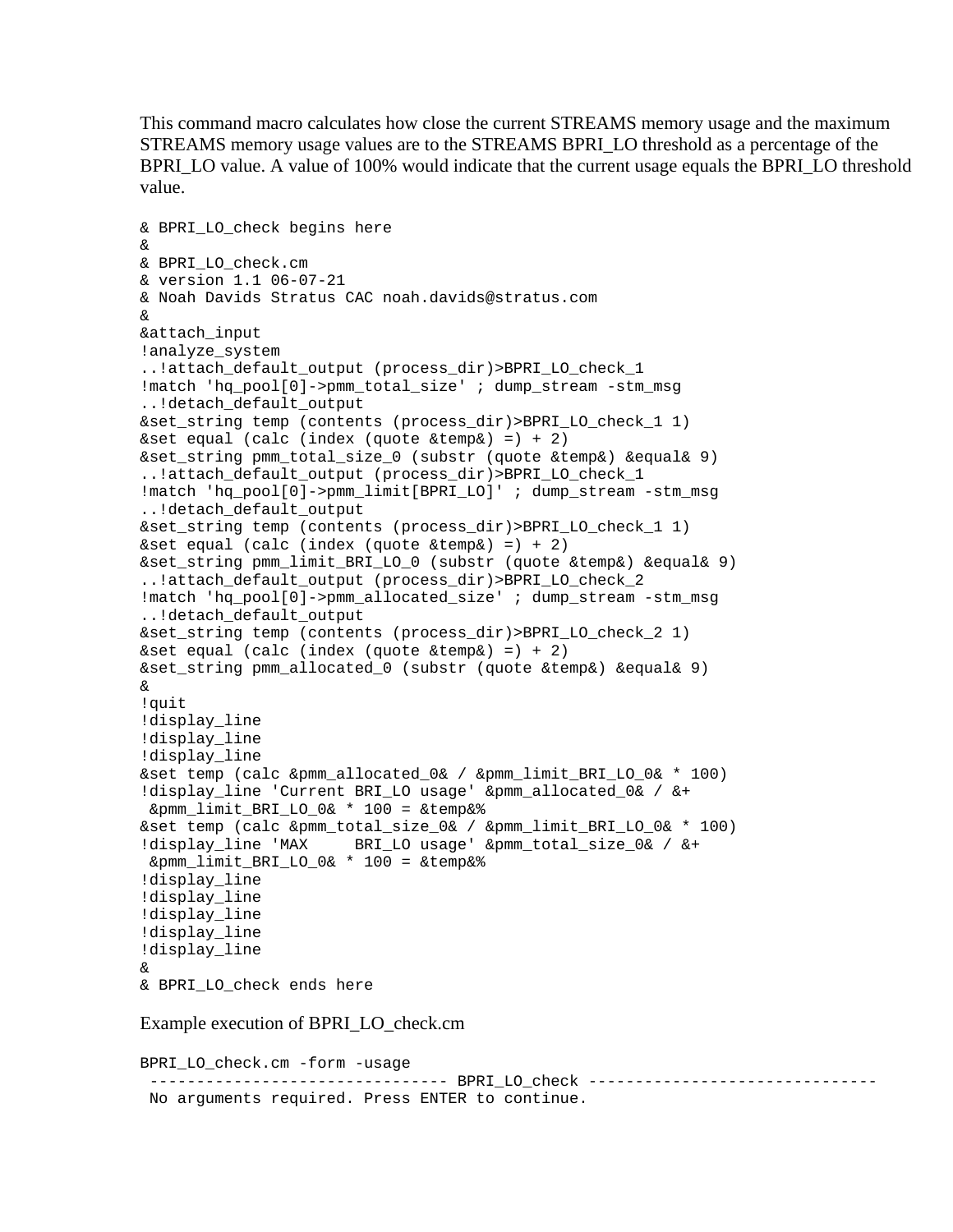```
BPRI_LO_check.cm 
VOS Release 15.1.2ah, analyze_system Pre-release 
Current process is 619, ptep 87CB6000, Noah_Davids.CAC 
as: as: as: as: 
Current BRI LO usage 00202F80x / 05D80000x * 100 = 2.15144029913102%MAX BRI_LO usage 01C39580x / 05D80000x * 100 = 30.1860952122326%
```
## BPRI\_LO\_alert.cm

This command macro calculates how close the current STREAMS memory usage is to the STREAMS BPRI\_LO threshold as a percentage of the BPRI\_LO value. If the percentage is greater than the "threshold" argument a message is sent to all logged in users whose name matches the "users" argument. The check is performed every "sleep" argument seconds.

While you can run this from an interactive process I suspect it will be more useful as a started process

```
& BPRI_LO_alert begins here 
& 
& BPRI_LO_alert.cm 
& version 1.1 06-07-21 
& Noah Davids Stratus CAC noah.davids@stratus.com 
& 
&begin_parameters 
      threshold threshold:number,required,min(1),=90 
      USERS users:string,required,=* 
     SLEEP sleep: number, req, =5
&end_parameters 
& 
&echo no_command_lines no_input_lines no_macro_lines 
& 
&attach_input 
!analyze_system 
&label again 
..!attach default output (process dir)>BPRI LO 1
!match 'hq pool[0]->pmm_limit[BPRI_LO]' ; dump_stream -stm_msq
..!detach_default_output 
&set_string temp (contents (process_dir)>BPRI_LO_1 1) 
\&set equal (calc (index (quote \&temp\&) =) + 2)
&set_string pmm_limit_BRI_LO_0 (substr (quote &temp&) &equal& 9) 
..!attach_default_output (process_dir)>BPRI_LO_2 
!match 'hq_pool[0]->pmm_allocated_size' ; dump_stream -stm_msg 
..!detach_default_output 
&set_string temp (contents (process_dir)>BPRI_LO_2 1) 
\&set equal (calc (index (quote \&temp\&) =) + 2)
&set_string pmm_allocated_0 (substr (quote &temp&) &equal& 9) 
& 
&set temp (calc &pmm_allocated_0& / &pmm_limit_BRI_LO_0& * 100) 
&if &temp& > &threshold& 
&then ..!start_process (string send_message &USERS& &+ 
     (quote BRPI_LO is now &temp&))
```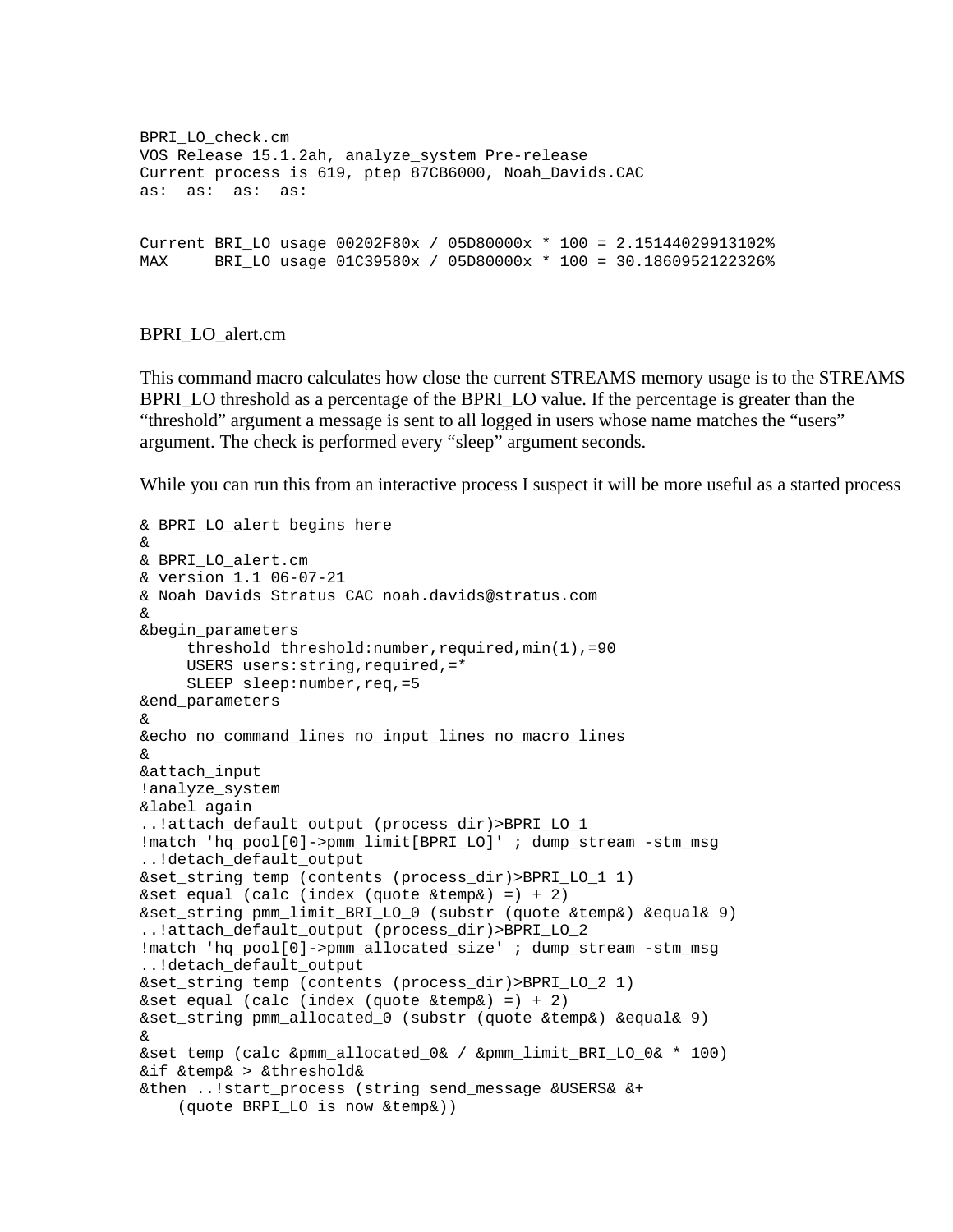& !sleep -seconds &SLEEP& &goto again & & BPRI\_LO\_alert ends here

Example execution of BPRI\_LO\_alert.cm.

Note that this example uses a threshold of 2 so that I can show an example of the message without running my module out of STREAMS memory.

BPRI\_LO\_alert –form -usage

-------------------------------- BPRI\_LO\_alert ------------------------------ threshold: 90 users: \*<br>sleep: 5 sleep:

```
start_process 'BPRI_LO_alert 2 *.SysAdmin 5' -privileged 
ready 15:44:40
```


#### dump\_streams.cm

This macro tries to gather as much information as possible about the current STREAMS usage on a module. Because a lot of output is generated it places it all in the file named dump\_streams.(date).(time). Output is redirected via the attach\_default\_output command, so if the command macro is interrupted for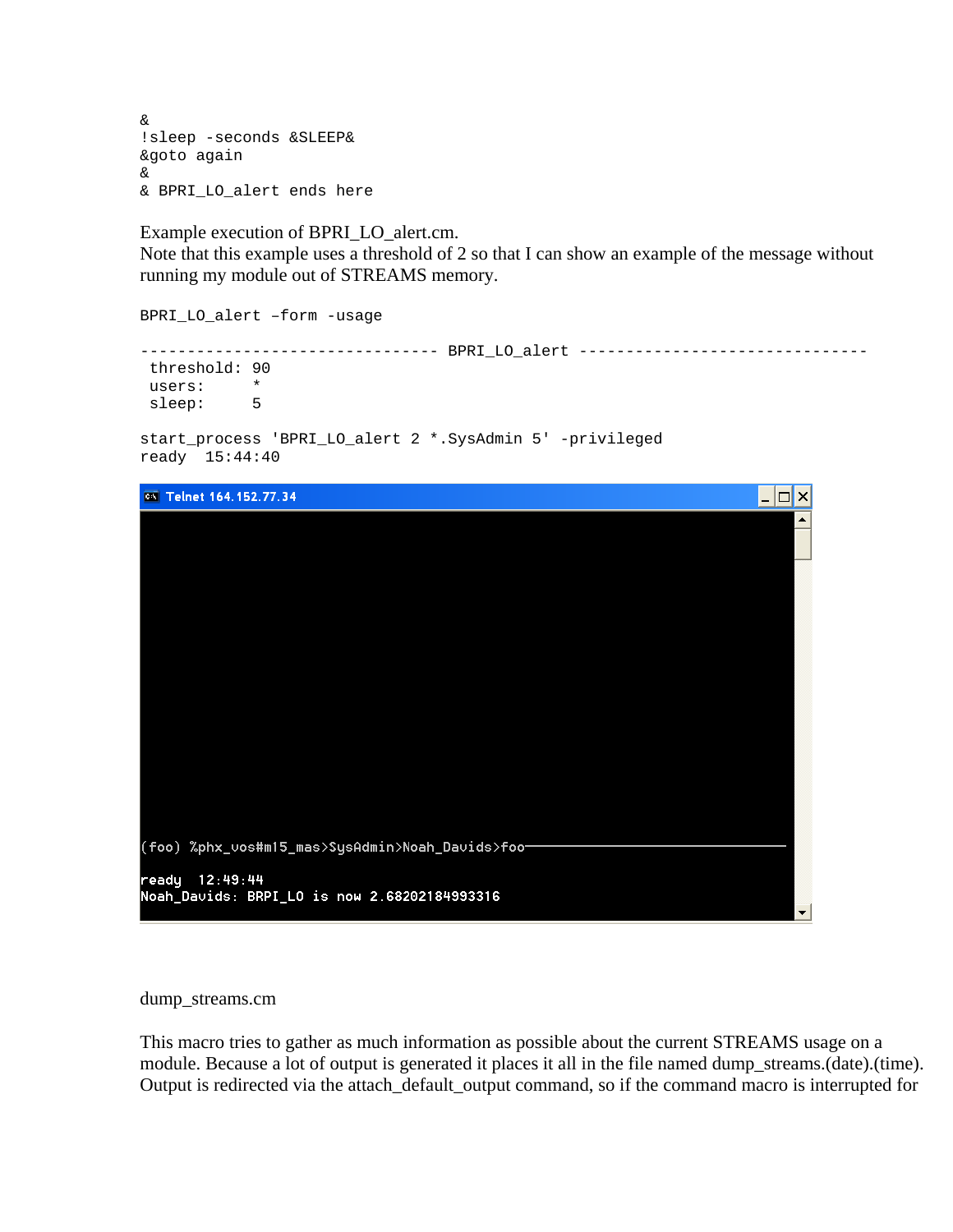any reason you will have to execute the detach\_default\_output command to redirect output back to the terminal.

```
& dump_streams.cm begins here 
& 
& dump_streams.cm 
& version 1.2 06-08-01 
& Noah_Davids Stratus CAC noah.davids@stratus.com 
& 
&attach_input 
&set_string out dump_streams.(date).(time) 
attach_default_output &out& 
!>system>stcp>command_library>netstat -numeric -all_sockets -PCB_addr 
!analyze_system 
!scan_streams_msgs -leaks_only 
!scan_streams_msgs 
!match *** -or db_size ; dump_stcbq -full 
..!detach_default_output 
..!attach_default_output (process_dir)>map 
!match 'pointer to UCB' ; dump_ucbq 
..!display_line END 
!quit 
!detach default output
!attach default output (process dir)>map2
!display_line (substr (contents (process_dir)>map 1) 41) 
&set line 2 
&while (contents (process_dir)>map &line& ) ^= 'as: END' 
!display line (substr (contents (process dir)>map &line&) 36)
&set line (calc &line& + 1) 
&end 
!display_line END 
!detach_default_output 
analyze_system 
..!attach_default_output (process_dir)>map3 
&set line 1 
&while (contents (process_dir)>map2 &line&) ^= 'END' 
&if (contents (process_dir)>map2 &line&) ^= '00000000' 
&then &do 
..!display_line STCP UCB: (contents (process_dir)>map2 &line&) 
!match ub_qptr ; dump_oneucb (contents (process_dir)>map2 &line&) 
&end 
&set line (calc &line& + 1) 
&end 
..!display_line END 
..!detach_default_output 
..!attach_default_output &out& -append 
&set line 1 
&while (contents (process_dir)>map3 &line&) ^= 'as: END' 
..!display_line (contents (process_dir)>map3 &line&) 
&set line (calc &line& + 1) 
!match db_size ; dump_stream -queue (substr (contents &+ 
   (process_dir)>map3 &line&) 41) 
&set line (calc &line& + 1) 
&end 
!dump_stream -long -all_streams -msg_q -msg_dump_size 192
```